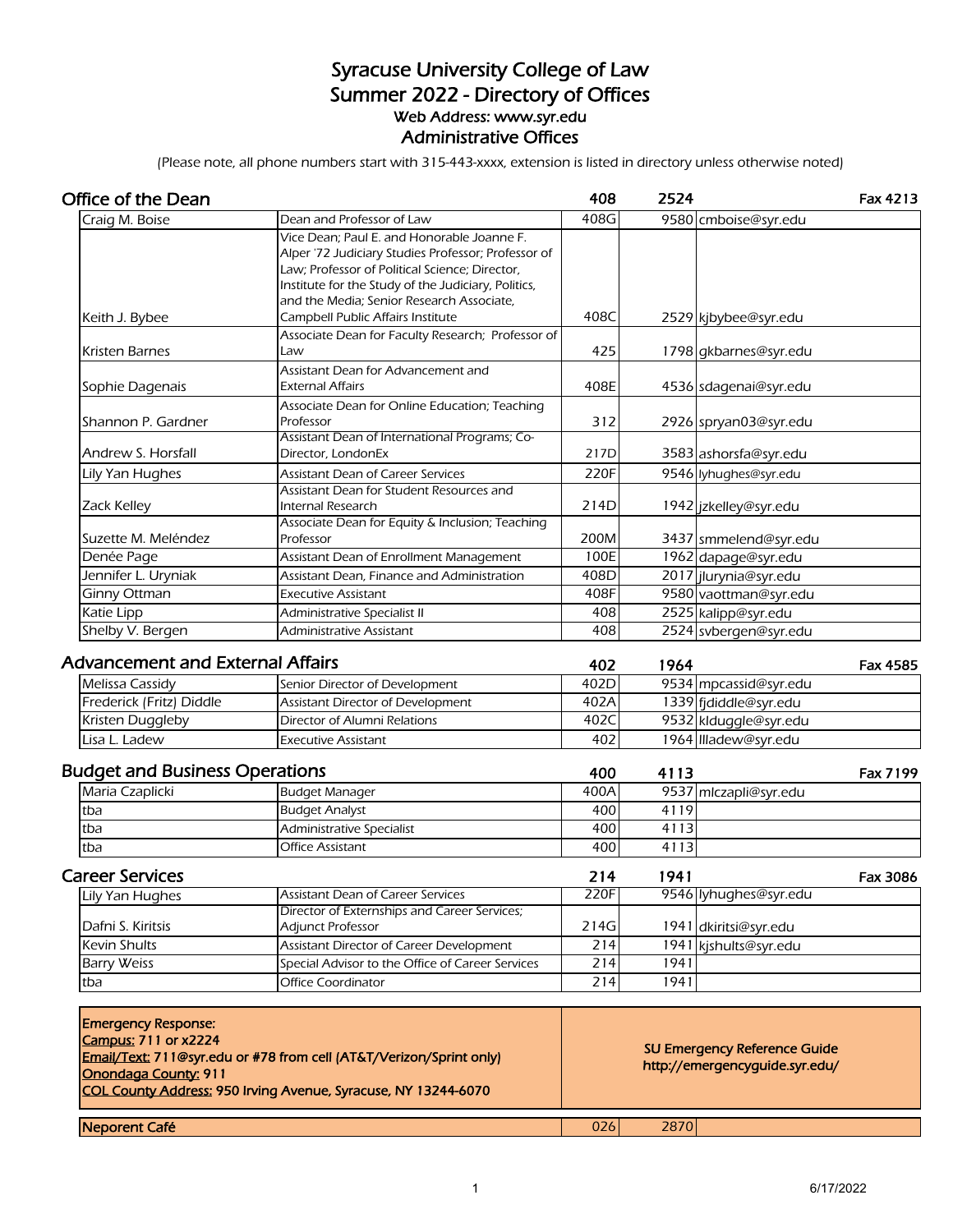| Communications    |                                              | 402  | '964 |                        | Fax 4585 |
|-------------------|----------------------------------------------|------|------|------------------------|----------|
| <b>Rob Conrad</b> | Director of Communications & Media Relations | 402B |      | 9536 rtconrad@svr.edu  |          |
| Jordan Bruenger   | Associate Director of Communications         | 402G |      | 1521 lilbrueng@syr.edu |          |

| <b>Enrollment Management</b> |                                                            | 100        | 1962 | Fax 9568              |
|------------------------------|------------------------------------------------------------|------------|------|-----------------------|
| Denée Page                   | Assistant Dean of Enrollment Management                    | 100E       |      | 1962 dapage@syr.edu   |
| Steve Budgar                 | <b>Director of Admissions</b>                              | 100D       |      | 1962 sbudgar@syr.edu  |
| Danielle Burgo               | Associate Director of Admissions                           | <b>XXX</b> |      | 1962 dlburgo@syr.edu  |
| Missy Vetrano                | <b>Assistant Director of Admissions</b><br>& Financial Aid | 100C       |      | 1962 mvetrano@syr.edu |
| Lynda Liberatore             | Admissions & operations Coordinator                        | 100B       |      | 1962 Illibera@syr.edu |
| tba                          | Enrollment Management Coordinator                          | 1001       | 1962 |                       |
| lFinancial Aid               |                                                            |            |      |                       |
| Kristin A. Shea              | Director of Financial Aid                                  | 100A       |      | 1962 kashea@syr.edu   |

#### Events and Facilities

| $\overline{\phantom{a}}$<br>-<br>n Reauests<br><b>I</b> Lvent<br>ent/Room | nuesi<br>l∺on… |
|---------------------------------------------------------------------------|----------------|
| .<br><br>-<br>-acilities<br>: Reauests                                    | ---------      |

| <b>Information Technology</b> |                                     | 215          | 9561 | Fax 4026              |  |
|-------------------------------|-------------------------------------|--------------|------|-----------------------|--|
| Joel Whitney                  | Director, Information Technology    | 215C         |      | 3418 jpwhitne@syr.edu |  |
| Yumei Hou                     | Systems Administrator/Web Developer |              |      | yhou01@syr.edu        |  |
| <b>Kyle Davis</b>             | AV Media Specialist                 | 215E         |      | 1307 ejdavis@syr.edu  |  |
| <b>Chuck Redington</b>        | Computer Consultant                 | 215 <b>1</b> |      | 3454 cjreding@syr.edu |  |
| Tech./Computer Support        | lawhelp@syr.edu                     |              |      |                       |  |

| <b>Student Affairs</b>  |                                                | 220   | 1146 | <b>Fax 9719</b>       |
|-------------------------|------------------------------------------------|-------|------|-----------------------|
| Sarah D. Collins        | Director of Student Affairs                    | 220G  |      | 9829 sdcoll01@syr.edu |
|                         | Teaching Professor; Director, Academic and Bar |       |      |                       |
| Kelly K. Curtis         | Support                                        | 214C  |      | 9539 kkcurtis@svr.edu |
| Annette Jenner-Matthews | Senior Access Coordinator                      | 224 I |      | 9409 arienner@svr.edu |
| tba                     | Administrative Specialist I                    | 220   | 146  |                       |

#### College of Law Registrar's Office

| ollege of Law Registrar's Office |                           | 220  | 7043 |                       | Fax 3086 |
|----------------------------------|---------------------------|------|------|-----------------------|----------|
| Sally Greene                     | Registrar                 | 214F |      | 1269 smgreene@syr.edu |          |
| Ashley A. Bogart                 | Registrar Records Analyst | 214F |      | 7043 aabogart@syr.edu |          |
| tba                              | Law Support Coordinator   | 220  | 7043 |                       |          |
| Student Records Requests         | lawstudentrecords@syr.edu |      |      |                       |          |

# Student Publications/Senate/Moot Court

| Digest, NIABA Law Journal                                                    | 346  |      |                       |
|------------------------------------------------------------------------------|------|------|-----------------------|
| Impunity Watch                                                               | 346  |      |                       |
| Journal of International Law & Commerce                                      | 346  |      |                       |
| Syracuse Law Review                                                          | 344  | 3680 |                       |
| Syracuse Journal of Science & Technology                                     | 346  |      |                       |
| <b>Student Bar Association</b>                                               | 346C |      |                       |
| <b>Moot Court</b>                                                            | 010  | 2230 |                       |
| Todd Berger, Professor of Law; Director, Advocacy Programs; Director, Philly |      |      |                       |
| <b>Ex</b>                                                                    | 200L |      | 9552 taberger@syr.edu |
| tba                                                                          | 413  |      | 2122 lawws08@syr.edu  |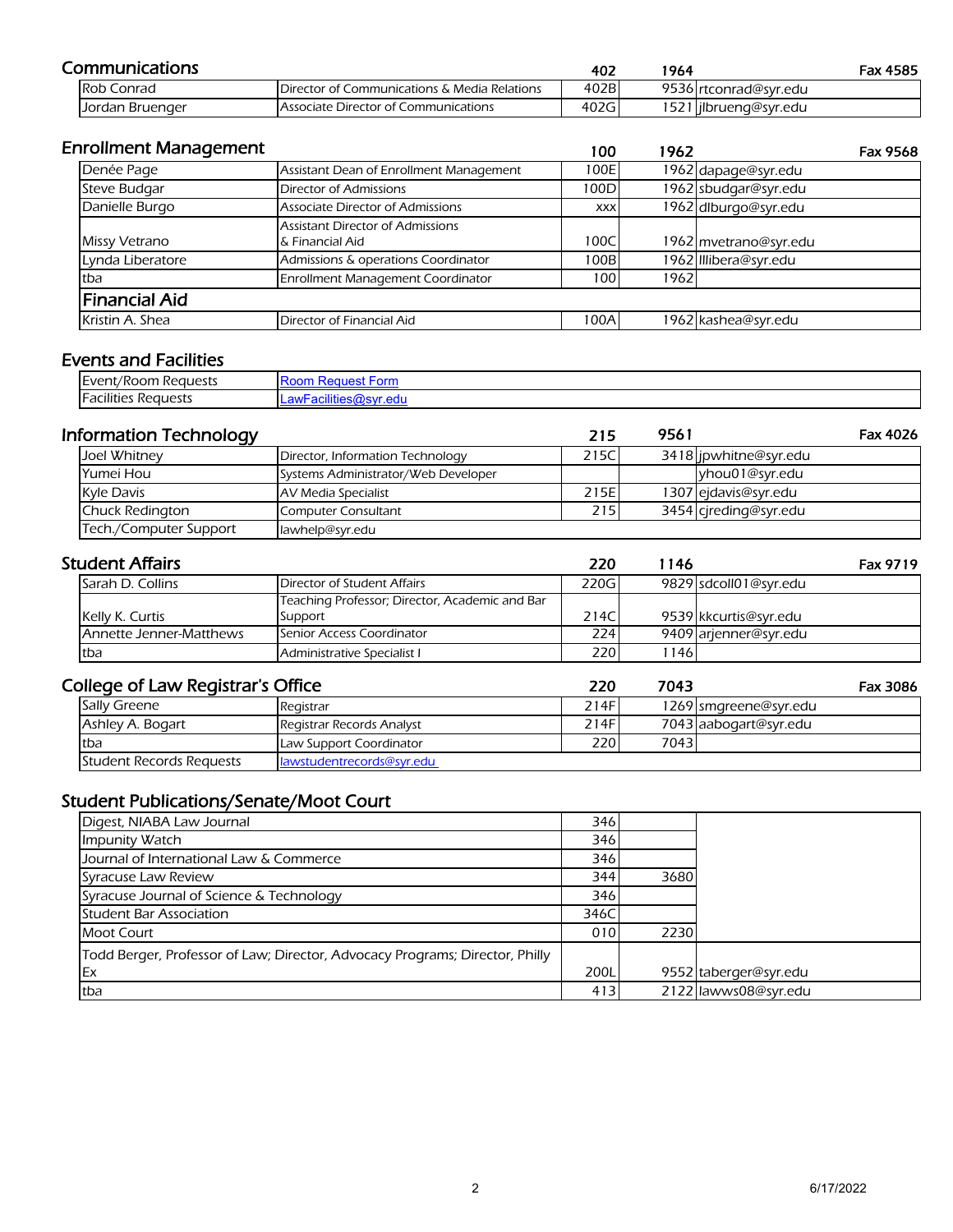# Office of Clinical Legal Education

#### Bankruptcy Law; Transactional Law; Criminal Defense; Disability Rights; Externships; Low Income Taxpayer; Securities Arbitration/Consumer Law; Veterans Legal Clinic

|                         |                                                  | 200         | 4582 | Fax 3636                      |
|-------------------------|--------------------------------------------------|-------------|------|-------------------------------|
|                         | Executive Director, Office of Clinical Legal     |             |      |                               |
|                         | Education; Teaching Professor; Director, Low     |             |      |                               |
| Robert G. Nassau        | Income Taxpayer Clinic                           | 200Q        |      | 4582 rnassau@syr.edu          |
| Deborah Kenn            | Professor of Law                                 | 200P        |      | 9550 dskenn@syr.edu           |
|                         | Professor of Law;                                |             |      |                               |
| Todd A. Berger          | Director, Advocacy Programs; Director, PhillyEx  | 200L        |      | 9552 taberger@syr.edu         |
|                         | Teaching Professor; Executive Director Betty and |             |      |                               |
| Elizabeth G. Kubala     | Michael D. Wohl Veterans Legal Clinic            | 200R        |      | 8420 egkubala@syr.edu         |
| Gregory L. Germain      | Professor of Law; Director, Bankruptcy Clinic    | 314         |      | 3757 glgermai@syr.edu         |
| Mary Helen McNeal       | Professor of Law: Director, LondonEx             | <b>200O</b> |      | 3036 mhmcneal@syr.edu         |
|                         | Associate Dean for Equity & Inclusion; Teaching  |             |      |                               |
| Suzette M. Meléndez     | Professor                                        | 200M        |      | 3437 smmelend@syr.edu         |
|                         | Associate Teaching Professor; Director,          |             |      |                               |
| Jessica R. Murray       | <b>Transactional Law Clinic</b>                  | 200K        |      | 5405 jrmurray@syr.edu         |
|                         | Teaching Professor; Director, Criminal Defense   |             |      |                               |
| Gary J. Pieples         | Clinic                                           | 200N        |      | 5292 gjpieple@syr.edu         |
|                         | Associate Professor of Law; Director, Disability |             |      |                               |
| Michael A. Schwartz     | <b>Rights Clinic</b>                             | 200J        |      | 1976 maschw01@syr.edu         |
| Vikki Mossotti          | Law Clinic Administrator                         | 2001        |      | 9545 vmossott@syr.edu         |
| Colleen Denick          | Office Coordinator                               | 200         |      | 4582 chdenick@syr.edu         |
| Law Library             |                                                  |             |      | Fax 9567                      |
| <b>Circulation Desk</b> |                                                  | 140         |      | 9570 <u>lawcirc@syr.edu</u>   |
| Reference Desk          |                                                  | 140         |      | 9572 lawreferencedesk@syr.edu |
|                         | Associate Teaching Professor;                    |             |      |                               |
| Jan Fleckenstein        | Director of the Law Library                      | 228C        |      | 9571 jflecken@syr.edu         |
| Mark W. Burns           | Reference / Educational Technology Librarian     | 140B        |      | 9569 mwburns@syr.edu          |
| Enid L. Darby           | <b>Collection Management Supervisor</b>          | 228E        |      | 9564 eldarby@syr.edu          |
| Christine M. Demetros   | Assistant Director for Student Learning          | 140F        |      | 9531 cmdemetr@syr.edu         |
| <b>Betsy Easson</b>     | Library Technician - Serials                     | 228         |      | 9564 ereasson@syr.edu         |
| Sidney A. Lanier        | Catalog & Archives Librarian                     | 228F        |      | 9564 salanier@syr.edu         |
| Donna C. Movsovich      | Catalog Librarian, Part-Time                     | 228H        |      | 9564 dcmovsov@syr.edu         |
| Jessica L. Petitto      | <b>Technical Services Librarian</b>              | 228D        |      | 9564 jlpetitt@syr.edu         |
| Heather A. Sauer        | Office Coordinator                               | 228         |      | 9564 hasauer@syr.edu          |
| Josephine Scanlon       | Library Technician - Circulation                 | 140E        |      | 9560 jscanlon@syr.edu         |
| Robert J. Weiner        | Electronic Services Librarian                    | 228G        |      | 5424 rjweiner@syr.edu         |
| Kimberly T. Wilson      | Reference Librarian, Faculty & Outreach Services | 228A        |      | 9562 kmille 17@syr.edu        |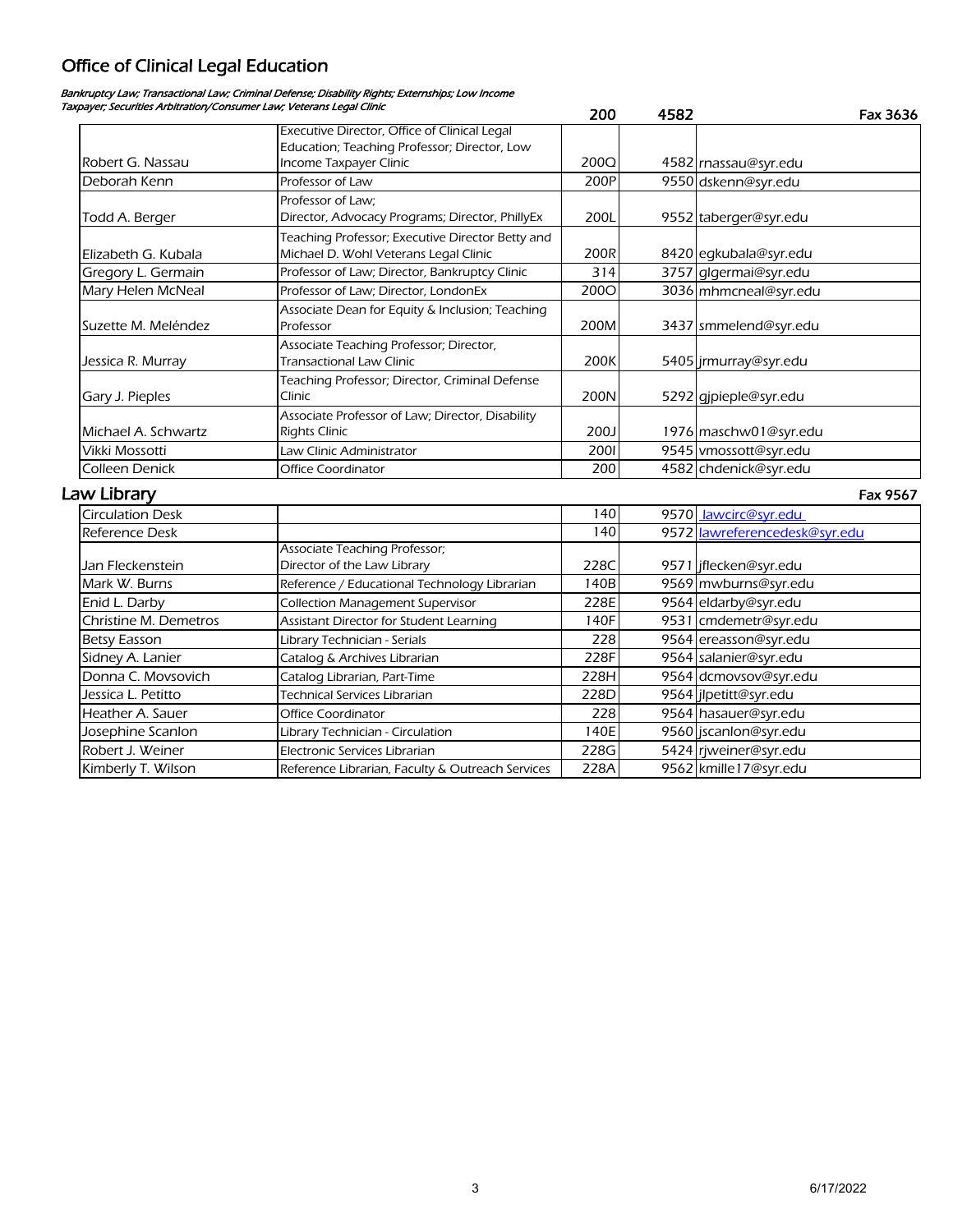# Programs/Centers/Institutes

|                                                                | Arlene S. Kanter, Laura J. & L. Douglas Meredith                                                                                                                                                                                                                                                   |           |      |                       |          |
|----------------------------------------------------------------|----------------------------------------------------------------------------------------------------------------------------------------------------------------------------------------------------------------------------------------------------------------------------------------------------|-----------|------|-----------------------|----------|
| Disability Law & Policy Program                                | Professor of Teaching Excellence 2005-2008;<br>Professor of Law; Director, Disability Law & Policy<br>Program; Faculty Director of International                                                                                                                                                   |           |      |                       |          |
|                                                                | Programs; Professor of Disability Studies, School                                                                                                                                                                                                                                                  |           |      |                       |          |
|                                                                | of Education (by courtesy appointment)                                                                                                                                                                                                                                                             | 428       |      | 9551 kantera@syr.edu  |          |
|                                                                | Chris Ramsdell, Office Coordinator IV                                                                                                                                                                                                                                                              | 311       |      | 9542 ceramsde@syr.edu |          |
|                                                                |                                                                                                                                                                                                                                                                                                    |           |      |                       |          |
|                                                                | Dafni S. Kiritsis, Director of Externships and Career<br>Services; Adjunct Professor                                                                                                                                                                                                               | 214G      |      | 1941 dkiritsi@syr.edu |          |
| <b>Externship Programs</b>                                     | Andrew S. Horsfall, Assistant Dean of<br>International Programs; Co-Director, LondonEx                                                                                                                                                                                                             | 217D      |      | 3583 ashorsfa@syr.edu |          |
|                                                                | Deborah O'Malley, Associate Teaching Professor;<br>Director, NYCEx                                                                                                                                                                                                                                 |           |      | dsomalle@syr.edu      |          |
|                                                                | Todd A. Berger, Professor of Law; Director,<br>Advocacy Programs; Director, PhillyEx                                                                                                                                                                                                               | 200L      |      | 9552 taberger@syr.edu |          |
|                                                                |                                                                                                                                                                                                                                                                                                    | Suite 217 | 4500 |                       |          |
|                                                                | Andrew S. Horsfall, Assistant Dean of<br>International Programs; Co-Director, LondonEx                                                                                                                                                                                                             | 217D      |      | 3583 ashorsfa@syr.edu |          |
| <b>International Programs</b>                                  | Kate Shannon, International Programs Academic<br>Coordinator                                                                                                                                                                                                                                       | 217C      |      | 2036 mshann01@syr.edu |          |
|                                                                |                                                                                                                                                                                                                                                                                                    |           |      |                       |          |
|                                                                | Shannon Gardner, Associate Dean for Online                                                                                                                                                                                                                                                         |           |      |                       |          |
|                                                                | <b>Education; Teaching Professor</b>                                                                                                                                                                                                                                                               | 312       |      | 2926 spryan03@syr.edu |          |
| <b>Online Education (JDi)</b>                                  | Katheen O'Connor, Senior Associate Dean for<br>Online Education; Teaching Professor                                                                                                                                                                                                                | 419       |      | 1768 kmocon02@syr.edu |          |
|                                                                | Nina A. Kohn, David M. Levy L'48 Professor of                                                                                                                                                                                                                                                      |           |      |                       |          |
|                                                                | Law; Faculty Director of Online Education                                                                                                                                                                                                                                                          | 420       |      | 6565 nakohn@syr.edu   |          |
|                                                                | Lou Lou Delmarsh, JDinteractive Coordinator                                                                                                                                                                                                                                                        | 421       |      | 3681 mldelmar@syr.edu |          |
|                                                                | Stephanie K. Rinko, JDinteractive Coordinator                                                                                                                                                                                                                                                      | 418       |      | 2540 skrinko@syr.edu  |          |
|                                                                |                                                                                                                                                                                                                                                                                                    | Suite 310 | 8933 |                       | Fax 8925 |
|                                                                | Brian Gerling, Executive Director, Innovation Law<br>Center; Adjunct Professor of Law                                                                                                                                                                                                              | 310       |      | 8933 bjgerlin@syr.edu |          |
|                                                                | Molly C. Zimmermann, Managing Director<br><b>Innocation Law Center</b>                                                                                                                                                                                                                             | 310A      |      | 8933 mzimme01@syr.edu |          |
| Innovation Law Center (ILC)                                    | Dominick Danna, Engineer-In-Residence, Adjunct<br>Professor of Law                                                                                                                                                                                                                                 | 310       |      | 8933 ddanna@syr.edu   |          |
|                                                                | Dave Eilers, Entrepreneur-In-Residence, Adjunct<br>Professor of Law                                                                                                                                                                                                                                | 310       | 8933 |                       |          |
|                                                                | M. Jack Rudnick, Senior Advisor, Innovation Law                                                                                                                                                                                                                                                    |           |      |                       |          |
|                                                                | Center                                                                                                                                                                                                                                                                                             | 310       | 8933 |                       |          |
|                                                                | Jessica Houghtaling, Program Coordinator                                                                                                                                                                                                                                                           | 310       |      | 8933 jahought@syr.edu |          |
|                                                                |                                                                                                                                                                                                                                                                                                    |           |      |                       |          |
| Syracuse Intellectual Property                                 | Shubha Ghosh, Crandall Melvin Professor of Law;<br>Director, Syracuse Intellectual Property Law                                                                                                                                                                                                    |           |      |                       |          |
| Law Institute (SIPLI)                                          | Institute                                                                                                                                                                                                                                                                                          | 320       |      | 2532 sghosh01@syr.edu |          |
|                                                                |                                                                                                                                                                                                                                                                                                    |           |      |                       |          |
|                                                                |                                                                                                                                                                                                                                                                                                    |           |      |                       |          |
| Center on Property, Citizenship,<br>and Social Entrepreneurism | Robin Paul Malloy, Ernest I. White Chair and<br>Distinguished Professor of Law; Kauffman<br>Professor of Entrepreneurship and Innovation;<br>Director, Center on Property, Citizenship, and<br>Social Entrepreneurism; Professor of Economics,<br>Maxwell School of Citizenship and Public Affairs |           |      |                       |          |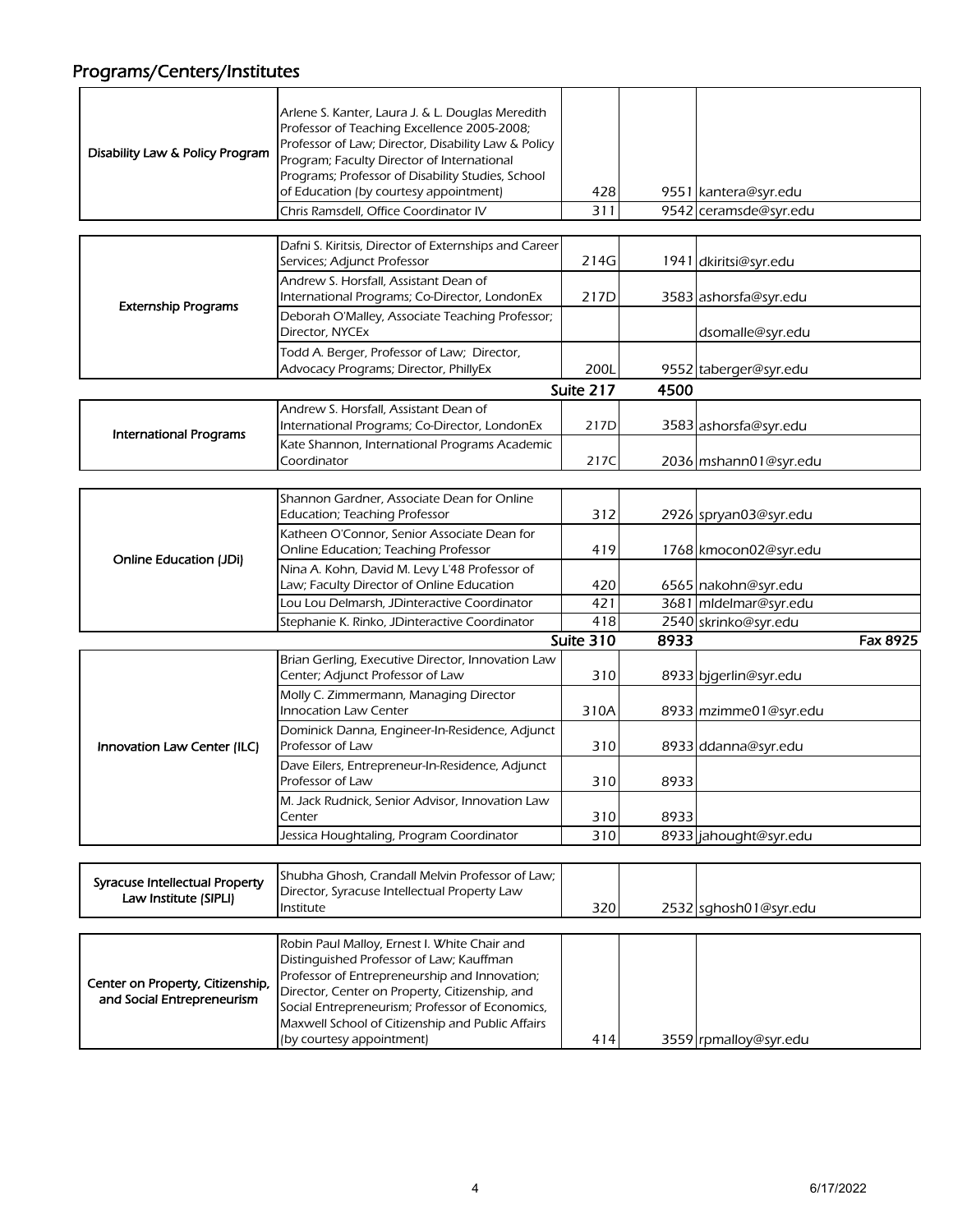|                                                                |                                                                                                                                                                                                                                   | Suite 300 | 2284 | Fax 9643              |
|----------------------------------------------------------------|-----------------------------------------------------------------------------------------------------------------------------------------------------------------------------------------------------------------------------------|-----------|------|-----------------------|
| Syracuse University Institute for                              | James E. Baker, Professor of Law; Director,<br>Syracuse University Institute for Security Policy<br>and Law; Professor of Public Administration,<br>Maxwell School of Citizenship and Public Affairs<br>(by courtesy appointment) | 300E      |      | 2284 jebaker@syr.edu  |
| Security Policy and Law                                        | William C. Banks, Professor of Law Emeritus                                                                                                                                                                                       | 412       |      | 3678 wcbanks@syr.edu  |
|                                                                |                                                                                                                                                                                                                                   |           |      |                       |
| SPL Faculty Affiliates: C. Cora<br>True-Frost, Lauryn Gouldin, | Keli Perrin, Associate Teaching Professor,<br><b>Managing Director</b>                                                                                                                                                            | 300H      |      | 3424 kaperrin@syr.edu |
| <b>Andrew Kim</b>                                              | Mark P. Nevitt, Associate Professor of Law                                                                                                                                                                                        | 300F      |      | 4736 mpnevitt@syr.edu |
|                                                                | Laurie Hobart, Associate Teaching Professor                                                                                                                                                                                       | 3001      |      | 9541 Inhobart@syr.edu |
|                                                                | Kristen Duda, Office Coordinator III                                                                                                                                                                                              | 300       |      | 2284 krduda@syr.edu   |
|                                                                | For a complete listing of SPL, please see http://securitypolicysyr.edu/                                                                                                                                                           |           |      |                       |
|                                                                |                                                                                                                                                                                                                                   |           |      |                       |

| Institute for the Study of the<br>Judiciary, Politics, and the Media | Keith J. Bybee, Vice Dean; Paul E. and Honorable<br>Joanne F. Alper '72 Judiciary Studies Professor;<br>Professor of Law; Professor of Political Science;<br>Director, Institute for the Study of the Judiciary,<br>Politics, and the Media; Senior Research Associate,<br>Campbell Public Affairs Institute | 408C |  | 2529 kibybee@syr.edu  |
|----------------------------------------------------------------------|--------------------------------------------------------------------------------------------------------------------------------------------------------------------------------------------------------------------------------------------------------------------------------------------------------------|------|--|-----------------------|
|                                                                      | Chris Ramsdell, Office Coordinator                                                                                                                                                                                                                                                                           | 31   |  | 9542 ceramsde@syr.edu |
|                                                                      | For a complete listing of the IJPM, please see http://jpm.syr.edu                                                                                                                                                                                                                                            |      |  |                       |

## Full-Time Faculty

| Courtney Abbott Hill  | <b>Associate Teaching Professor</b>                                                                                                                                                                                                                                                          | 427    | 6753 cabbotth@syr.edu   |
|-----------------------|----------------------------------------------------------------------------------------------------------------------------------------------------------------------------------------------------------------------------------------------------------------------------------------------|--------|-------------------------|
| Rakesh K. Anand       | Professor of Law                                                                                                                                                                                                                                                                             | 476    | 2323 rkanand@syr.edu    |
| Robert Ashford        | Professor of Law                                                                                                                                                                                                                                                                             | 426    | 1111 ashford@syr.edu    |
| Elizabeth A. August   | <b>Teaching Professor</b>                                                                                                                                                                                                                                                                    | 307    | 1907 eaaugust@syr.edu   |
| James E. Baker        | Professor of Law; Director, Syracuse University<br>Institute for Security Policy and Law; Professor of<br>Public Administration, Maxwell School of<br>Citizenship and Public Affairs (by courtesy<br>appointment)                                                                            | 300E   | 2284 jebaker@syr.edu    |
| <b>Kristen Barnes</b> | Associate Dean for Faculty Research; Professor of<br>Law                                                                                                                                                                                                                                     | 425    | 1798 gkbarnes@syr.edu   |
| Todd A. Berger        | Professor of Law; Director, Advocacy Programs;<br>Director, PhillyEx                                                                                                                                                                                                                         | 200L   | 9552 taberger@syr.edu   |
|                       | University Professor;                                                                                                                                                                                                                                                                        | 300    |                         |
| Peter D. Blanck       | Chairman, Burton Blatt Institute                                                                                                                                                                                                                                                             | Crouse | 9703 pblanck@syr.edu    |
| Craig M. Boise        | Dean and Professor of Law                                                                                                                                                                                                                                                                    | 408G   | 9580 cmboise@syr.edu    |
| Jennifer S. Breen     | Associate Professor of Law                                                                                                                                                                                                                                                                   | 321    | 2392 jsbreen@syr.edu    |
| <b>Emily Brown</b>    | <b>Associate Teaching Professor</b>                                                                                                                                                                                                                                                          | 305    | 9992 embrow04@syr.edu   |
| Keith J. Bybee        | Vice Dean; Paul E. and Honorable Joanne F.<br>Alper '72 Judiciary Studies Professor; Professor of<br>Law; Professor of Political Science; Director,<br>Institute for the Study of the Judiciary, Politics,<br>and the Media; Senior Research Associate,<br>Campbell Public Affairs Institute | 408C   | 2529 kjbybee@syr.edu    |
| Sanjay K. Chhablani   | Laura J. & L. Douglas Meredith Professor of<br>Teaching Excellence 2017-2020; Professor of<br>Law; Adjunct Professor, Forensic and National<br>Security Sciences Institute, College of Arts and<br>Sciences                                                                                  | 316    | 2531 schhablani@syr.edu |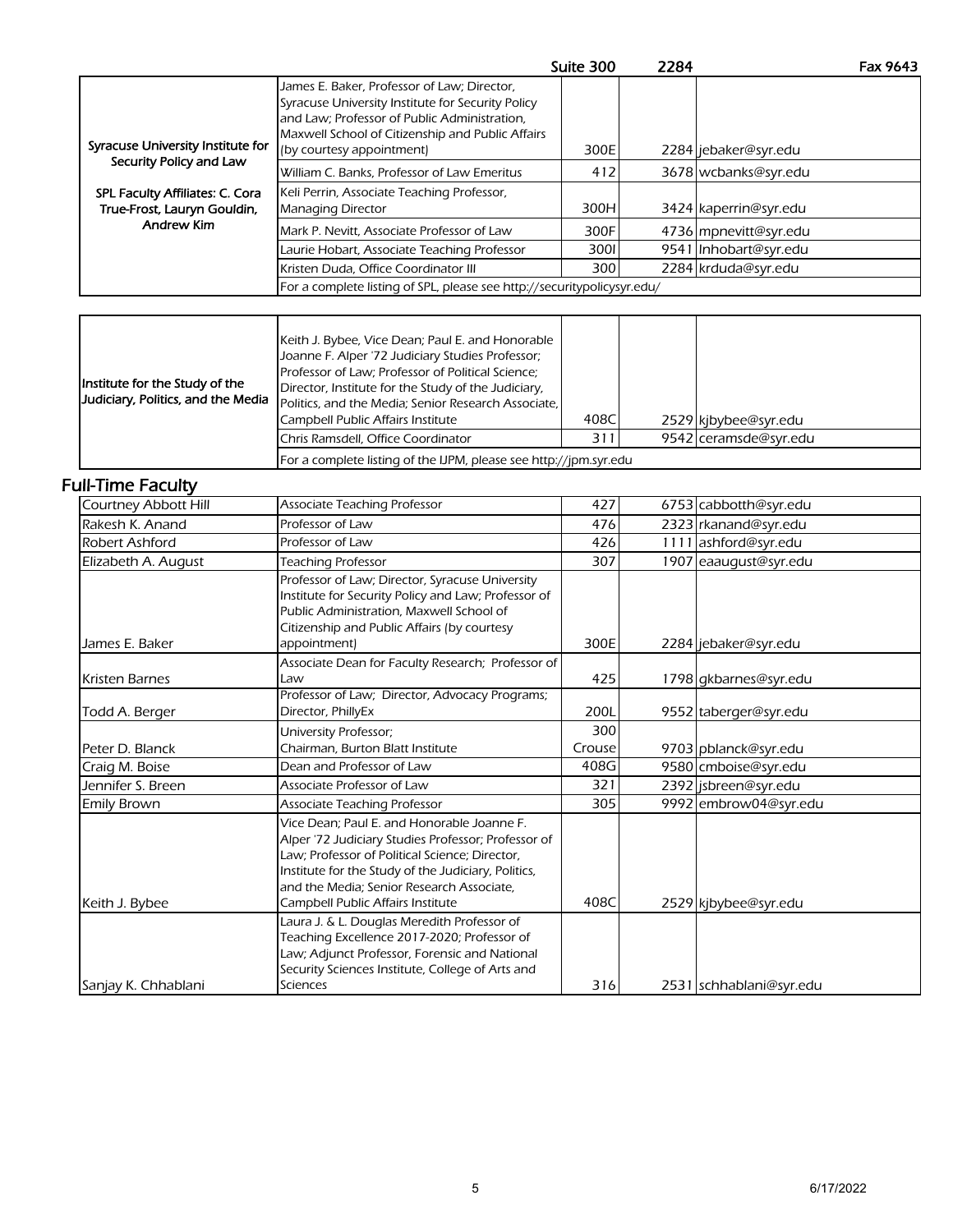## Full-Time Faculty

|                      | Teaching Professor; Director, Academic and Bar                                                                                                                                                                                                                                                            |      |                                     |
|----------------------|-----------------------------------------------------------------------------------------------------------------------------------------------------------------------------------------------------------------------------------------------------------------------------------------------------------|------|-------------------------------------|
| Kelly K. Curtis      | Support                                                                                                                                                                                                                                                                                                   | 214C | 9539 kkcurtis@syr.edu               |
| Christian C. Day     | Professor of Law                                                                                                                                                                                                                                                                                          |      |                                     |
| Lisa A. Dolak        | Angela S. Cooney Professor of Law                                                                                                                                                                                                                                                                         | 416  | 9581 ladolak@syr.edu                |
| David M. Driesen     | University Professor                                                                                                                                                                                                                                                                                      | 422  | 4218 ddriesen@syr.edu               |
| Jan Fleckenstein     | Teaching Professor;<br>Director of the Law Library                                                                                                                                                                                                                                                        | 228C | 9571 jflecken@syr.edu               |
| Shannon P. Gardner   | Associate Dean for Online Education; Teaching<br>Professor                                                                                                                                                                                                                                                | 312  | 2926 spryan03@syr.edu               |
| Gregory L. Germain   | Professor of Law; Director, Bankruptcy Clinic                                                                                                                                                                                                                                                             | 314  | 3757 glgermai@syr.edu               |
| Shubha Ghosh         | Crandall Melvin Professor of Law; Director,<br>Syracuse Intellectual Property Law Institute                                                                                                                                                                                                               | 320  | 2532 sghosh01@syr.edu               |
| Antonio Gidi         | <b>Teaching Professor</b>                                                                                                                                                                                                                                                                                 | 322  | 9987 agidi@syr.edu                  |
| Lauryn P. Gouldin    |                                                                                                                                                                                                                                                                                                           | 472  | 9547 Igouldin@syr.edu               |
| Jack M. Graves       | <b>Teaching Professor</b>                                                                                                                                                                                                                                                                                 |      | jmgraves@syr.edu                    |
| Andrew S. Greenberg  | <b>Teaching Professor</b>                                                                                                                                                                                                                                                                                 | 470  | 7654 asgreenb@syr.edu               |
| Margaret M. Harding  | Professor of Law                                                                                                                                                                                                                                                                                          | 424  | 3677 mharding@syr.edu               |
| Laurie Hobart        | Associate Teaching Professor                                                                                                                                                                                                                                                                              | 3001 | 9541 Inhobart@syr.edu               |
|                      | Professor of Law; Director, Cold Case Justice                                                                                                                                                                                                                                                             |      |                                     |
| Paula C. Johnson     | Initiative                                                                                                                                                                                                                                                                                                | 429  | 3364 pcjohnso@syr.edu               |
| Arlene S. Kanter     | Laura J. & L. Douglas Meredith Professor of<br>Teaching Excellence 2005-2008; Professor of<br>Law; Director, Disability Law & Policy Program;<br>Faculty Director of International Programs;<br>Professor of Disability Studies, School of<br>Education (by courtesy appointment)                         | 428  | 9551 kantera@syr.edu                |
| Gary T. Kelder       | Professor of Law                                                                                                                                                                                                                                                                                          | 328  | 1179 gtkelder@syr.edu               |
| Deborah Kenn         | Professor of Law                                                                                                                                                                                                                                                                                          | 200P | 9550 dskenn@syr.edu                 |
| Andrew Kim           | Professor of Law                                                                                                                                                                                                                                                                                          | 323  | 9170 atkim@syr.edu                  |
| Nina A. Kohn         | David M. Levy L'48 Professor of Law; Faculty<br>Director of Online Education                                                                                                                                                                                                                              | 420  | 6565 nakohn@syr.edu                 |
| Elizabeth G. Kubala  | Teaching Professor; Executive Director, Betty and<br>Michael D. Wohl Veterans Legal Clinic                                                                                                                                                                                                                | 200R | 8420 egkubala@syr.edu               |
| Laura G. Lape        | Associate Professor of Law                                                                                                                                                                                                                                                                                | 324  | 7195 Iglape@syr.edu                 |
| Kevin Noble Maillard | Professor of Law                                                                                                                                                                                                                                                                                          | 330  | 4236 Email Address (login required) |
| Robin Paul Malloy    | Ernest I. White Chair and Distinguished Professor<br>of Law; Kauffman Professor of Entrepreneurship<br>and Innovation; Director, Center on Property,<br>Citizenship, and Social Entrepreneurism; Professor<br>of Economics, Maxwell School of Citizenship and<br>Public Affairs (by courtesy appointment) | 414  | 3559 rpmalloy@syr.edu               |
| Mary Helen McNeal    | Professor of Law; Director, LondonEx                                                                                                                                                                                                                                                                      | 2000 | 3036 mhmcneal@syr.edu               |
| Suzette M. Meléndez  | Associate Dean for Equity & Inclusion; Teaching<br>Professor                                                                                                                                                                                                                                              | 200M | 3437 smmelend@syr.edu               |
| Aliza M. Milner      | Teaching Professor; Director, Legal<br>Communication and Research                                                                                                                                                                                                                                         | 478  | 1861 amilner@syr.edu                |
| Jessica R. Murray    | Associate Teaching Professor; Director,<br><b>Transactional Law Clinic</b>                                                                                                                                                                                                                                | 200K | 5405 jrmurray@syr.edu               |
| Robert G. Nassau     | Teaching Professor; Executive Director, Office of<br>Clinical Legal Education; Director, Low Income<br><b>Taxpayer Clinic</b>                                                                                                                                                                             | 200Q | 4582 rnassau@syr.edu                |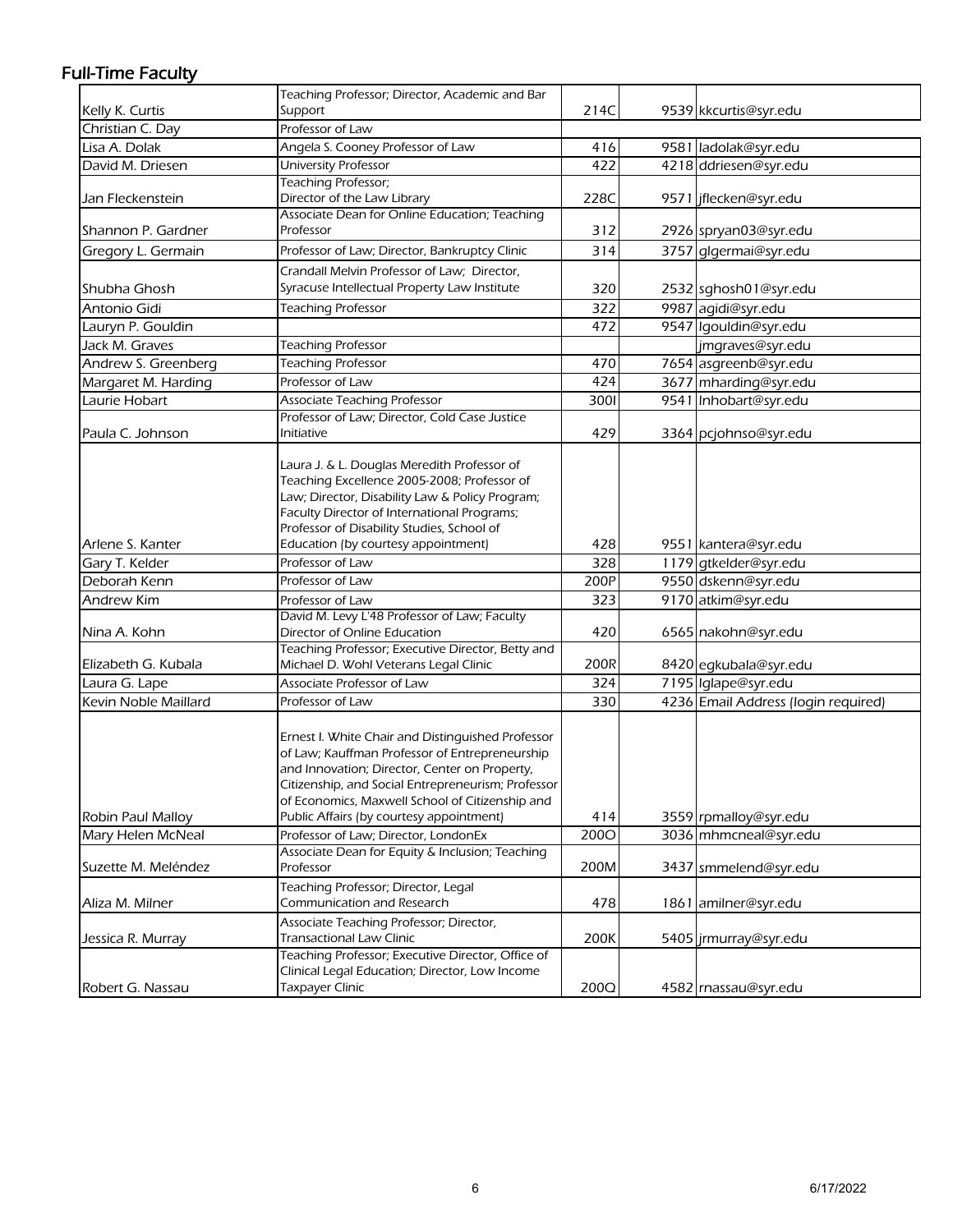## Full-Time Faculty

| <b>Teaching Professor</b>                        | 419                                                                                                                                                                                                                                                                                                                                                                                                                                                                                                                                                 |            | 1768 kmocon02@syr.edu     |
|--------------------------------------------------|-----------------------------------------------------------------------------------------------------------------------------------------------------------------------------------------------------------------------------------------------------------------------------------------------------------------------------------------------------------------------------------------------------------------------------------------------------------------------------------------------------------------------------------------------------|------------|---------------------------|
| Associate Teaching Professor; Director, NYCEx    |                                                                                                                                                                                                                                                                                                                                                                                                                                                                                                                                                     |            | dsomalle@syr.edu          |
| Associate Teaching Professor; Managing Director, |                                                                                                                                                                                                                                                                                                                                                                                                                                                                                                                                                     |            |                           |
| SPL                                              | 300H                                                                                                                                                                                                                                                                                                                                                                                                                                                                                                                                                |            | 3424 kaperrin@syr.edu     |
| Teaching Professor; Director, Criminal Defense   |                                                                                                                                                                                                                                                                                                                                                                                                                                                                                                                                                     |            |                           |
| Clinic                                           | 200N                                                                                                                                                                                                                                                                                                                                                                                                                                                                                                                                                |            | 5292 gjpieple@syr.edu     |
| <b>Teaching Professor</b>                        | 430                                                                                                                                                                                                                                                                                                                                                                                                                                                                                                                                                 |            | 439-0071 rsrisman@syr.edu |
| Associate Professor of Law; Director, Disability |                                                                                                                                                                                                                                                                                                                                                                                                                                                                                                                                                     |            |                           |
| <b>Rights Clinic</b>                             | 200J                                                                                                                                                                                                                                                                                                                                                                                                                                                                                                                                                |            | 1976 maschw01@syr.edu     |
| SU Chancellor and President                      | <b>CHH600</b>                                                                                                                                                                                                                                                                                                                                                                                                                                                                                                                                       |            |                           |
| <b>Teaching Professor</b>                        | 413                                                                                                                                                                                                                                                                                                                                                                                                                                                                                                                                                 |            | 2122 mcszto@syr.edu       |
| <b>Teaching Professor</b>                        | 309                                                                                                                                                                                                                                                                                                                                                                                                                                                                                                                                                 |            | 4609 mtodd01@syr.edu      |
| Bond, Schoeneck & King Distinguished Professor;  |                                                                                                                                                                                                                                                                                                                                                                                                                                                                                                                                                     |            |                           |
| Professor of Law                                 | 474                                                                                                                                                                                                                                                                                                                                                                                                                                                                                                                                                 |            | 6351 ctruefrost@syr.edu   |
| Professor of Law; Professor of Engineering and   |                                                                                                                                                                                                                                                                                                                                                                                                                                                                                                                                                     |            |                           |
|                                                  |                                                                                                                                                                                                                                                                                                                                                                                                                                                                                                                                                     |            |                           |
|                                                  |                                                                                                                                                                                                                                                                                                                                                                                                                                                                                                                                                     |            |                           |
|                                                  |                                                                                                                                                                                                                                                                                                                                                                                                                                                                                                                                                     |            | 6562 tlturnip@syr.edu     |
|                                                  |                                                                                                                                                                                                                                                                                                                                                                                                                                                                                                                                                     |            |                           |
|                                                  |                                                                                                                                                                                                                                                                                                                                                                                                                                                                                                                                                     |            | 2535 warburto@syr.edu     |
|                                                  |                                                                                                                                                                                                                                                                                                                                                                                                                                                                                                                                                     |            |                           |
| Professor of Law Emeritus                        |                                                                                                                                                                                                                                                                                                                                                                                                                                                                                                                                                     |            | wcbanks@syr.edu           |
| Professor of Law Emeritus                        | 326                                                                                                                                                                                                                                                                                                                                                                                                                                                                                                                                                 |            | 3652 pabell@syr.edu       |
| Professor of Law Emerita                         |                                                                                                                                                                                                                                                                                                                                                                                                                                                                                                                                                     |            | Ibender@syr.edu           |
| Professor of Law Emeritus                        |                                                                                                                                                                                                                                                                                                                                                                                                                                                                                                                                                     |            | raelliso@syr.edu          |
| Professor of Law Emeritus                        | 423                                                                                                                                                                                                                                                                                                                                                                                                                                                                                                                                                 |            | 3650 ccday@syr.edu        |
| <b>Professor of Law Emeritus</b>                 | 303                                                                                                                                                                                                                                                                                                                                                                                                                                                                                                                                                 |            | 4105 igallach@syr.edu     |
| Professor of Law Emeritus                        |                                                                                                                                                                                                                                                                                                                                                                                                                                                                                                                                                     |            | trfrench@syr.edu          |
| Crandall Melvin Professor of Estates and Trusts  |                                                                                                                                                                                                                                                                                                                                                                                                                                                                                                                                                     |            |                           |
|                                                  |                                                                                                                                                                                                                                                                                                                                                                                                                                                                                                                                                     |            | mlfried@syr.edu           |
|                                                  |                                                                                                                                                                                                                                                                                                                                                                                                                                                                                                                                                     |            |                           |
|                                                  |                                                                                                                                                                                                                                                                                                                                                                                                                                                                                                                                                     |            | hkjoseph@syr.edu          |
|                                                  |                                                                                                                                                                                                                                                                                                                                                                                                                                                                                                                                                     |            | thlewin@syr.edu           |
|                                                  |                                                                                                                                                                                                                                                                                                                                                                                                                                                                                                                                                     |            | tjmarone@syr.edu          |
|                                                  |                                                                                                                                                                                                                                                                                                                                                                                                                                                                                                                                                     |            | jlmcdona@syr.edu          |
|                                                  |                                                                                                                                                                                                                                                                                                                                                                                                                                                                                                                                                     |            | rrabin@syr.edu            |
|                                                  |                                                                                                                                                                                                                                                                                                                                                                                                                                                                                                                                                     |            |                           |
|                                                  |                                                                                                                                                                                                                                                                                                                                                                                                                                                                                                                                                     |            | shramsey4019@gmail.com    |
|                                                  |                                                                                                                                                                                                                                                                                                                                                                                                                                                                                                                                                     |            |                           |
| and Legislation Emeritus                         |                                                                                                                                                                                                                                                                                                                                                                                                                                                                                                                                                     |            | wmwiecek@syr.edu          |
|                                                  | Computer Science, L.C. Smith College of<br>Engineering and Computer Science (by courtesy<br>appointment)<br>Professor of Law; Professor of Finance, Whitman<br>School of Management<br>Emeritus<br>Dean's Distinguished Research Scholar of<br>Asian Law Emerita<br>Professor of Law Emeritus<br>Professor of Law Emeritus<br>Professor of Law Emerita<br>Professor of Law Emeritus<br>Laura J. & L. Douglas Meredith Professor for<br>Teaching Excellence 2006-2009; Professor of Law<br>Emerita<br>Chester Adgate Congdon Professor of Public Law | 403<br>318 |                           |

## Faculty Support Staff

#### Suite 311 Fax 4141

|                       | <b>Office Coordinator</b>           |     |                       |
|-----------------------|-------------------------------------|-----|-----------------------|
| <b>Chris Ramsdell</b> | Supervisor of Faculty Support Staff | 311 | 9542 ceramsde@svr.edu |
| Lisa Cummings         | <b>Faculty Support Staff</b>        | 311 | 2158 Icumming@syr.edu |
| Karen Scullion        | Faculty Support Staff               | 311 | 5019 kmsculli@syr.edu |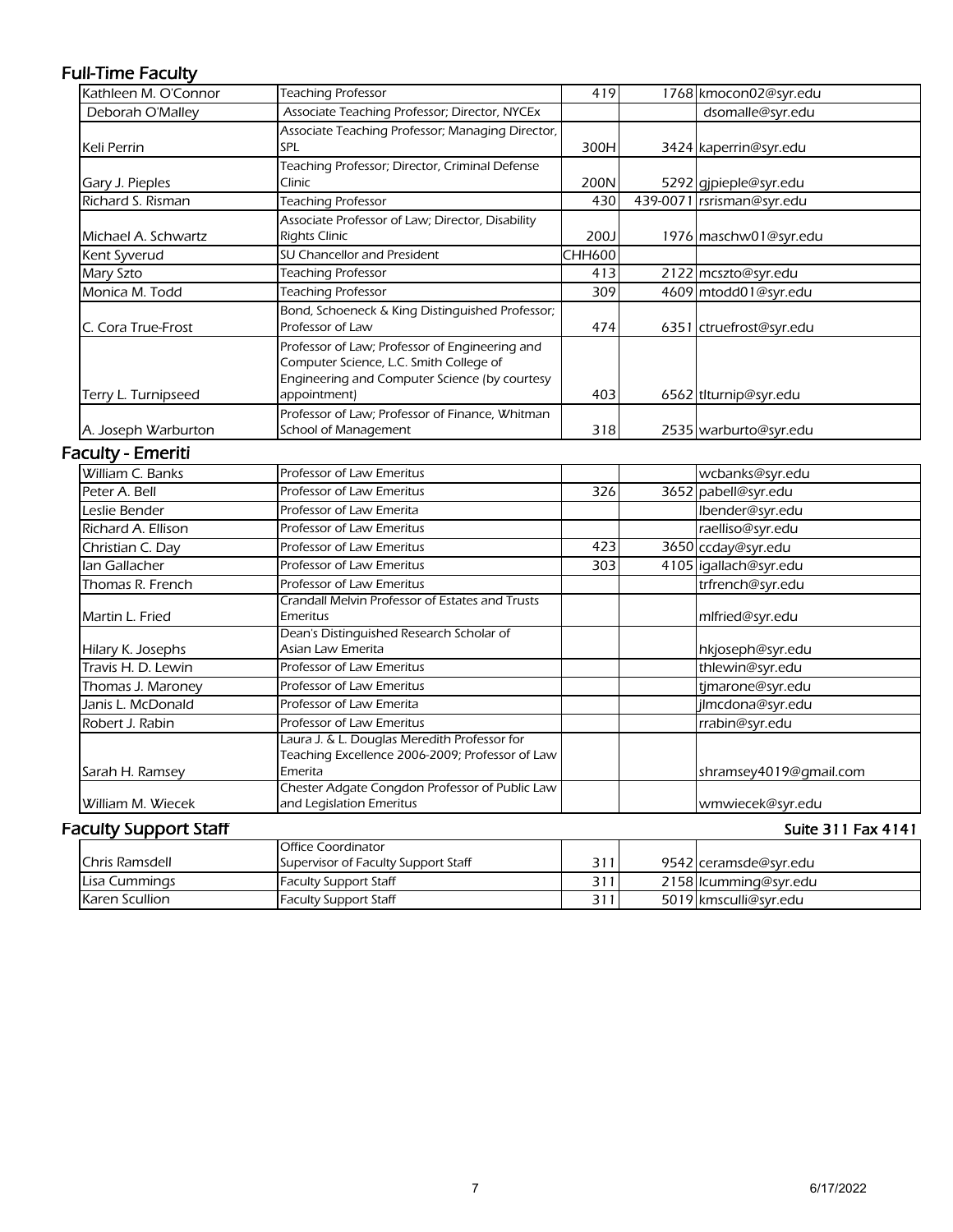#### Burton Blatt Institute

446 2863 Fax 9725

| Fatma Altunkol-Wise     | Postdoctoral Researcher                               |      | faltunko@syr.edu      |
|-------------------------|-------------------------------------------------------|------|-----------------------|
|                         | SEADA Program Coordinator for Diversity &             |      |                       |
| Janice Baldon-Gutter    | <b>Inclusion</b>                                      |      |                       |
| <b>Cory Barrett</b>     | <b>ABLT Law Clerk</b>                                 | 450  | cobarret@syr.edu      |
| Joseph Battisti III     | <b>ABLT Project Manager</b>                           | 454  | 7973 jjbattis@syr.edu |
| TBD                     | <b>ABLT Law Clerk</b>                                 | 452  |                       |
| Peter Blanck            | University Professor, BBI Chairman                    | 446B | 9703 pblanck@syr.edu  |
| Diana Foote             | Director of Operations and Business Manager           | 458  | 5915 dmfoote@syr.edu  |
| Nanette J. Goodman      | Research Director, Burton Blatt Institute             |      | njgoodma@syr.edu      |
| Mary Elizabeth Harrison | SEADA Communications Manager                          |      | mharri27@syr.edu      |
| Cheri Hofmann           | SEADA Distance Learning and Training Director         |      | clhofman@syr.edu      |
| Benjamin Jones          | <b>BBI Office Assistant; Research Assistant, OIPO</b> | 453  | bcjone02@syr.edu      |
| <b>Mary Killeen</b>     | Senior Research Associate                             |      | mbkillee@syr.edu      |
| Jordan Krick            | Project Coordinator                                   |      | ckrick@syr.edu        |
|                         | University Professor; Director of Interdisciplinary   |      |                       |
| Stephen Kuusisto        | Programs and Outreach                                 | 460  | 6140 sakuusis@syr.edu |
|                         | <b>BBI Legal Director and Supported Decision</b>      |      |                       |
| Jonathan Martinis       | Making Project Director                               |      | jgmartin@syr.edu      |
|                         | Director of Legal Research Programs and               |      |                       |
|                         | Outreach<br>Interim ADA/503/504 Coordinator           | 456  |                       |
| William Myhill          | <b>SEADA Coordinator</b>                              |      | 1367 wmyhill@syr.edu  |
| Mary Morder             |                                                       |      | mjmorder@syr.edu      |
| <b>Michael Morris</b>   | Senior Advisor                                        |      | mmorris@ndi-inc.org   |
| Celestia Ohrazda        | SEADA Information Design Specialist                   |      | cohrazda@syr.edu      |
| <b>Emily Rueber</b>     | <b>SEADA Office Coordinator</b>                       |      | emrueber@syr.edu      |
| Marsha Schwanke         | <b>SEADA Web Specialist</b>                           |      | msschwan@syr.edu      |
| Gary Shaheen            | Project Director                                      | 452  | 7609 geshahee@syr.edu |
| Cynthia Smith           | <b>Admin Specialist</b>                               |      | clsmit11@syr.edu      |
| <b>William Sparkes</b>  | <b>Accounting Specialist</b>                          | 446  | wcsparke@syr.edu      |
| <b>Barry Whaley</b>     | <b>SEADA Project Director</b>                         |      | bawhaley@syr.edu      |
|                         | Research Professor and Associate Director of          |      |                       |
| Diane Wiener            | Interdisciplinary Programs and Outreach               | 219  | 8953 dwiener@syr.edu  |
| Rebecca Williams        | <b>SEADA Information Specialist</b>                   |      | rswill04@syr.edu      |
| Pamela Williamson       | <b>SEADA Assistant Director</b>                       |      | prwill01@syr.edu      |
|                         | Administrative Assistant, Interdisciplinary           |      |                       |
| Rachael Zubal-Ruggieri  | Programs and Outreach                                 | 453  | 2156 razubal@syr.edu  |
| <b>TBD</b>              | <b>Operations Specialist</b>                          |      |                       |
| <b>TBD</b>              | <b>Executive Assistant to BBI Chairman</b>            |      |                       |